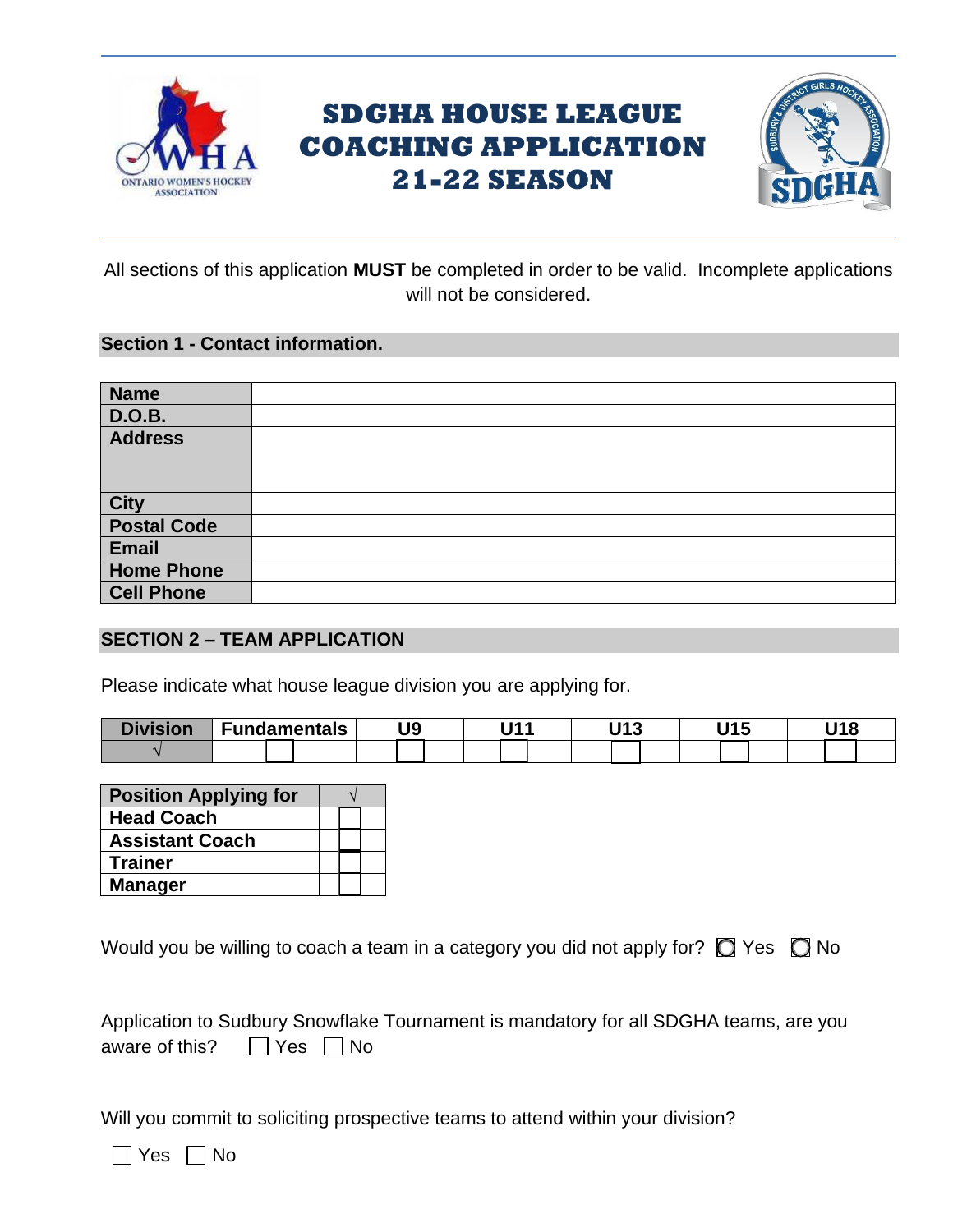

# **SDGHA HOUSE LEAGUE COACHING APPLICATION 21-22 SEASON**



List below any people you are considering for part of your coaching staff. We encourage you to have a female as a part of your coaching staff.

| <b>Name</b> | <b>Position</b> |
|-------------|-----------------|
|             |                 |
|             |                 |
|             |                 |
|             |                 |

### **SECTION 3 – QUALIFICATIONS EXPERIENCE AND CERTIFICATIONS**

Please list your previous coaching experience.

| Year | Association | <b>Position</b> |
|------|-------------|-----------------|
|      |             |                 |
|      |             |                 |
|      |             |                 |
|      |             |                 |

The OWHA's minimum requirement for coaching a house league team is Coach 1 for U7 and U9 and Coach 2 for U11 to U18. What is the highest coaching qualification you have obtained? (**please attach a copy to your application**)

| <b>Certification</b> | Dev 1 – Certified | rained<br>n)ev 1<br>$\overline{\phantom{0}}$ | `∩ach : | Joach |
|----------------------|-------------------|----------------------------------------------|---------|-------|
|                      |                   |                                              |         |       |

If you do not have the minimum requirements, what steps have been taken to ensure the certifications are complete prior to the start of the season?

1. Have you ever been discharged, suspended, quit or brought before a disciplinary hearing as a coach, trainer or manager?  $\Box$  Yes  $\Box$  No

\_\_\_\_\_\_\_\_\_\_\_\_\_\_\_\_\_\_\_\_\_\_\_\_\_\_\_\_\_\_\_\_\_\_\_\_\_\_\_\_\_\_\_\_\_\_\_\_\_\_\_\_\_\_\_\_\_\_\_\_\_\_\_\_\_\_\_\_\_\_\_\_\_ \_\_\_\_\_\_\_\_\_\_\_\_\_\_\_\_\_\_\_\_\_\_\_\_\_\_\_\_\_\_\_\_\_\_\_\_\_\_\_\_\_\_\_\_\_\_\_\_\_\_\_\_\_\_\_\_\_\_\_\_\_\_\_\_\_\_\_\_\_\_\_\_\_ \_\_\_\_\_\_\_\_\_\_\_\_\_\_\_\_\_\_\_\_\_\_\_\_\_\_\_\_\_\_\_\_\_\_\_\_\_\_\_\_\_\_\_\_\_\_\_\_\_\_\_\_\_\_\_\_\_\_\_\_\_\_\_\_\_\_\_\_\_\_\_\_\_

\_\_\_\_\_\_\_\_\_\_\_\_\_\_\_\_\_\_\_\_\_\_\_\_\_\_\_\_\_\_\_\_\_\_\_\_\_\_\_\_\_\_\_\_\_\_\_\_\_\_\_\_\_\_\_\_\_\_\_\_\_\_\_\_\_\_\_\_\_\_\_\_\_\_\_\_ \_\_\_\_\_\_\_\_\_\_\_\_\_\_\_\_\_\_\_\_\_\_\_\_\_\_\_\_\_\_\_\_\_\_\_\_\_\_\_\_\_\_\_\_\_\_\_\_\_\_\_\_\_\_\_\_\_\_\_\_\_\_\_\_\_\_\_\_\_\_\_\_\_\_\_\_

If so, please indicate the reason.

2. Will you play your players and goalies fairly?  $\Box$  Yes  $\Box$  No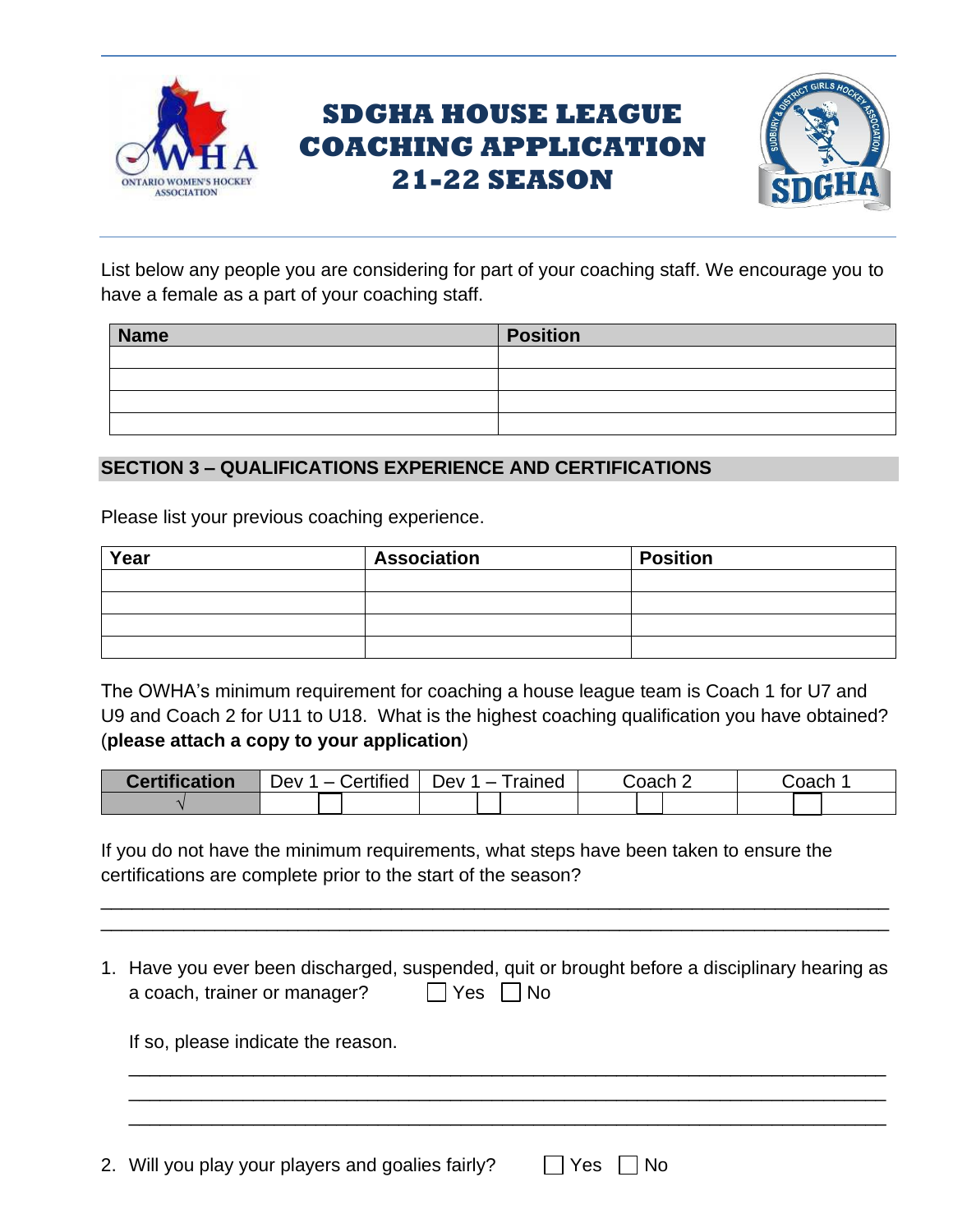

# **SDGHA HOUSE LEAGUE COACHING APPLICATION 21-22 SEASON**



### **SECTION 4 - REFERENCES**

Please list three references that are not related to you.

|          | <b>Reference Name</b> | <b>Reference Contact Number</b> |
|----------|-----------------------|---------------------------------|
|          |                       |                                 |
| <u>.</u> |                       |                                 |
| J.       |                       |                                 |

What is your coaching philosophy? (Why are you volunteering to coach hockey, what are your values as a hockey coach, what is your definition of fair play, what are you hoping to teach the girls this season, etc.)